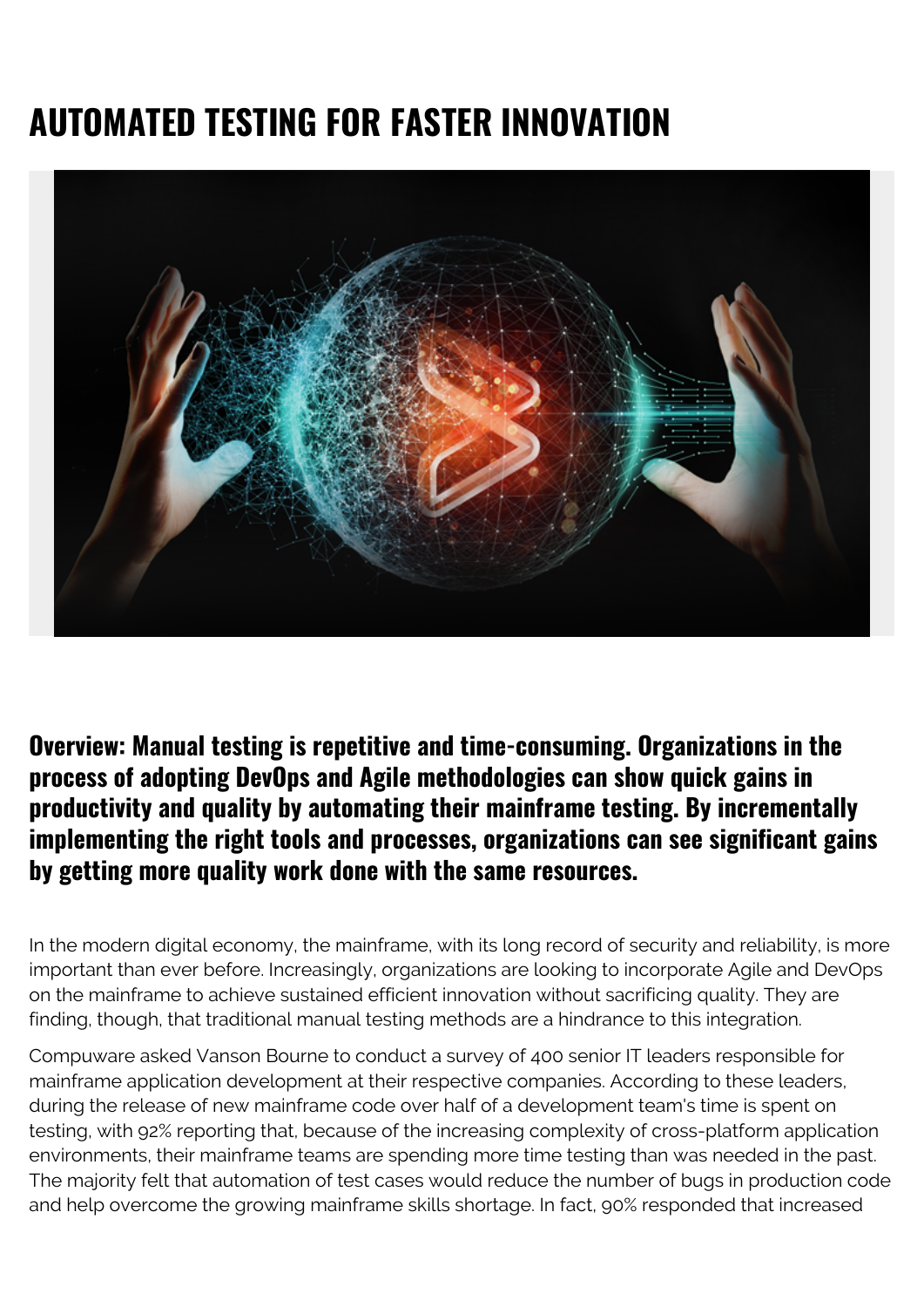test automation could be the most important factor in their future success. Organizations looking to implement Agile and DevOps, and thus provide continuous value for their customers, can show quick results by reducing waste and conserving resources through test automation.

# **The Benefits of Automation**

A 2019 Forrester Consulting Total Economic Impact™ study showed the benefits realized by a major UK bank when they automated testing with Compuware's test automation tool, Topaz for Total Test. Thanks to a 233% increase in developer productivity and 83% decrease of bugs in production, the bank was able to implement a DevOps culture change and do more work with the same resources. This allowed developers to spend less time on repetitive manual tasks and more time doing work that interested and challenged them, resulting in a reenergized workforce and improved business innovation. As the bank's DevOps transformation manager stated, "Automation should be used to remove some of the tedious parts of the job. No one wants to sit there writing test cases when they could be doing more exciting things like writing code. These tools allow developers to get to the fun stuff over the mundane that the computer can do for you. It's also getting exposure for new technologies. Because the team was so energized and hitting their goals, they were given new things to learn."

#### **First Steps**

So, what steps can your organization take to start automating your testing? First, establish baseline metrics for development velocity and number of bugs so you can measure the efficiency and efficacy of your automation. Next, pick a small team that is motivated to learn and adopt test automation.

This pilot team will become familiar with your testing tools, choose a simple program to start with, and create initial test cases. As their familiarity with tooling increases, they will gradually adopt larger programs to test and learn which tools are right for which jobs. They will also familiarize themselves with version control management systems and set up a testing pipeline that can be scaled for larger implementation.

The team will continuously monitor velocity and number of bugs after adopting automation and, based on their experiences, establish best practices and processes. The knowledge gained by this team's initial experiences should be collected into a "Test Automation Knowledge Center" which can be accessed by other teams as your automation program is expanded. It is important to measure adoption of automation across the organization to ensure that bottlenecks do not develop because of particular teams' failure to automate.

# **Choosing the Right Tools**

One key to successful adoption of test automation is choosing the right tools. With more frequent and continuous testing it is important that tests can be run in a virtualized environment that is not dependent upon completion of programs in the production environment or upon the collection of data from an external environment. At some point, though, interaction with other programs and databases within non-virtualized environment will be needed. Topaz for Total Test allows both types of testing.